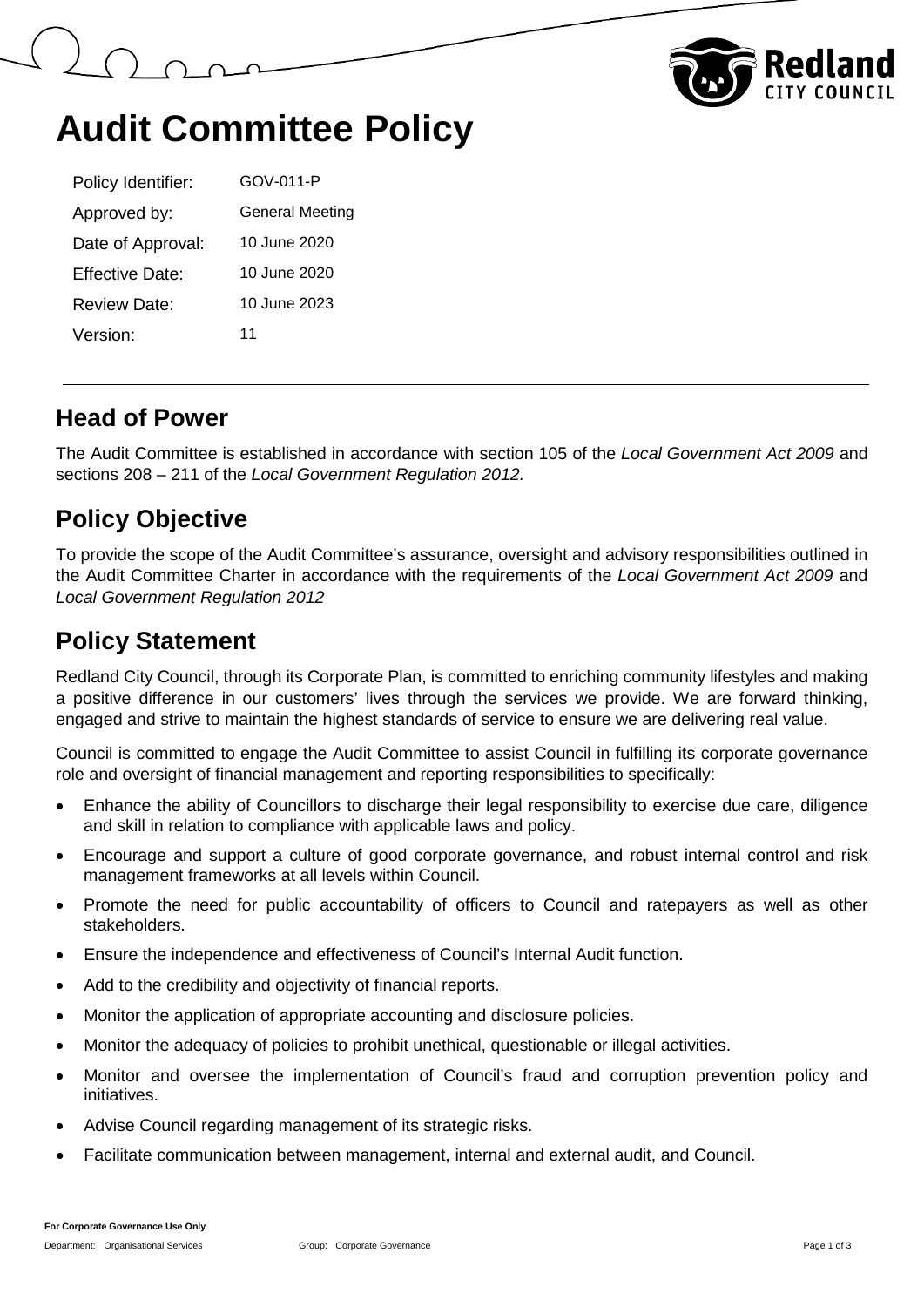



# **Audit Committee Policy**

## **Definitions**

Nil

## **Associated Documents**

Internal Audit Policy [\(A3156115\)](https://edrms-prd.rccprd.redland.qld.gov.au/id:A3156115/document/versions/published) Audit Committee Charter Internal Audit Charter

### **Document Control**

Only Council can approve amendments to this document by resolution of a Council Meeting, with the exception of administrative amendments which can be approved by the relevant ELT member. Refer to *Policy Instrument Development Manual* for an explanation on administrative amendments [\(A4063988\)](https://edrms-prd.rccprd.redland.qld.gov.au/id:A4063988/document/versions/published).

Any requests to change the content of this document must be forwarded to relevant Service Manager(s).

Approved documents must be submitted to the Corporate Meetings and Registers Team for registration.

### **Version Information**

| <b>Version</b> | <b>Date</b> | <b>Key Changes</b>                                                                                                                                                                                                                                                                                                                                                                                                                                                                                                                                                                                                                                                                                                                                                                                                                                                                                                                                                                                                                                                                                                                                      |
|----------------|-------------|---------------------------------------------------------------------------------------------------------------------------------------------------------------------------------------------------------------------------------------------------------------------------------------------------------------------------------------------------------------------------------------------------------------------------------------------------------------------------------------------------------------------------------------------------------------------------------------------------------------------------------------------------------------------------------------------------------------------------------------------------------------------------------------------------------------------------------------------------------------------------------------------------------------------------------------------------------------------------------------------------------------------------------------------------------------------------------------------------------------------------------------------------------|
| number         |             |                                                                                                                                                                                                                                                                                                                                                                                                                                                                                                                                                                                                                                                                                                                                                                                                                                                                                                                                                                                                                                                                                                                                                         |
| 8              | August 2013 | Updated referrals made to the Local Government Act 2009 and the Local<br>$\bullet$<br>Government Regulation 2012 to incorporate any changes to the Act and<br>Regulation.<br>Added the requirement for the Audit Committee to monitor and oversee the<br>$\bullet$<br>implementation of Council's fraud control policy and initiatives.<br>Removed the requirement for an alternate member to be appointed to the<br>$\bullet$<br>Audit Committee.<br>Removed the ability of management to request extensions to implementation<br>$\bullet$<br>dates of audit recommendations.<br>Added the responsibility of the Audit Committee to provide an effective<br>$\bullet$<br>oversight function to ensure that fraud and corruption control objectives are<br>being met in relation to mitigation of fraud and corruption risks.<br>Added the requirement for a meeting to be scheduled before the financial<br>$\bullet$<br>statements are certified and given to the Auditor-General for auditing.<br>Changes due to organisational restructure and Councillors' new portfolio<br>$\bullet$<br>structure.<br>Minor formatting and wording changes.<br>٠ |
| 9              | August 2016 | Added a paragraph on requirement of the Audit Committee members to have<br>$\bullet$<br>the range of skills and experience relevant to the Committee's<br>responsibilities.<br>Added the following sections:<br>٠<br>Appointment and Tenure;<br>$\circ$<br>Member Responsibilities;<br>$\circ$<br>Conflict of Interest;<br>$\circ$<br>Performance Review and Assessment;<br>$\circ$<br>Induction of New Members; and<br>$\circ$<br>Document Control.<br>$\Omega$<br>Additional detail regarding administration and distribution of Audit Committee<br>٠<br>agendas and minutes.<br>Minor formatting and wording changes.                                                                                                                                                                                                                                                                                                                                                                                                                                                                                                                                |